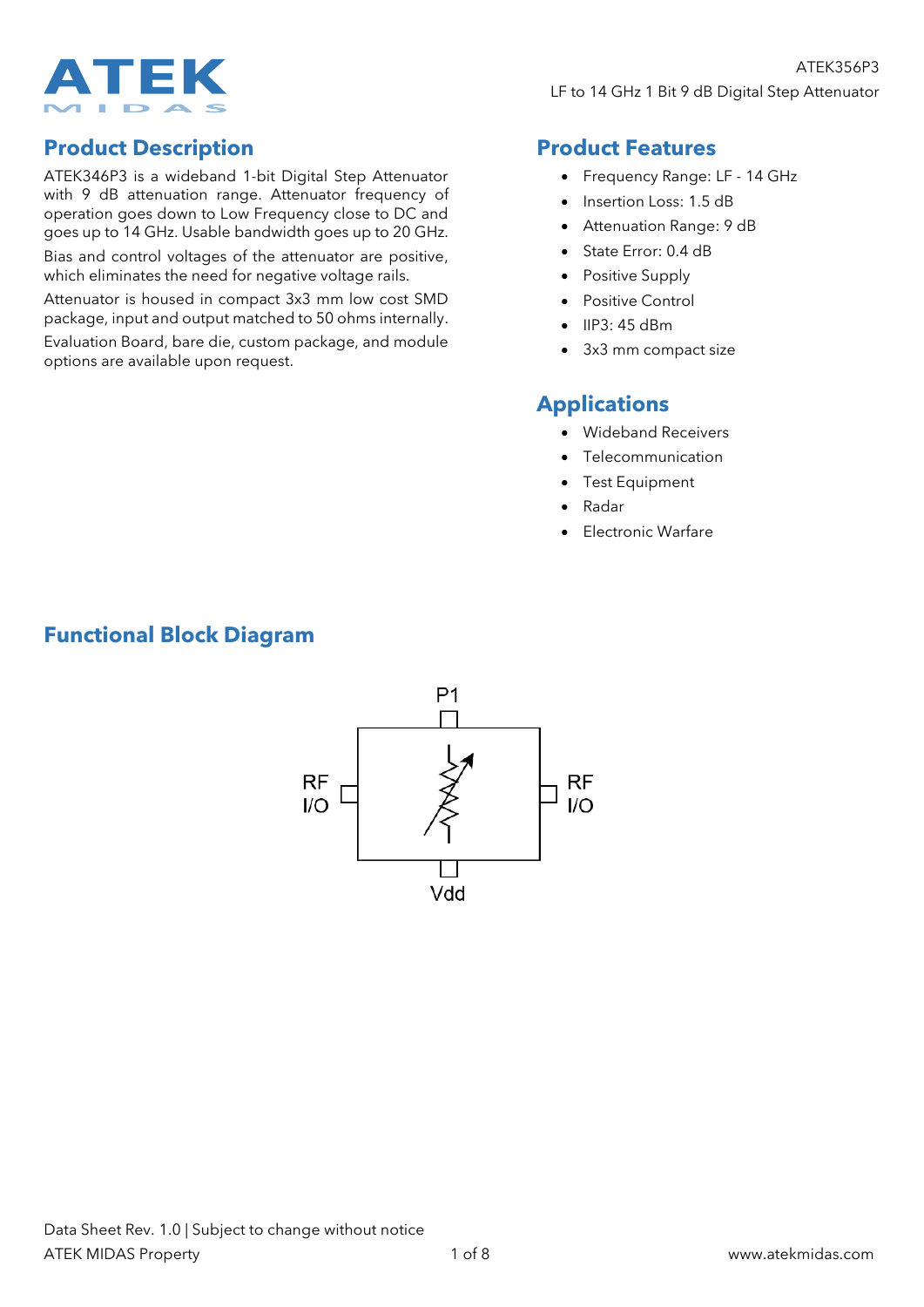

# **Electrical Specifications**

Conditions unless otherwise specified:  $V_{DD}$  = 5V, T=25 C.

| Parameter                          |             | Min              | Typ            | Max          | Units       |
|------------------------------------|-------------|------------------|----------------|--------------|-------------|
| <b>Operational Frequency Range</b> |             | <b>LF</b>        |                | 14           | GHz         |
| <b>Insertion Loss</b>              | 2 GHz       |                  | 0.9            |              | dB          |
|                                    | 4 GHz       |                  | 1.1            |              |             |
|                                    | 8 GHz       |                  | 1.6            |              |             |
|                                    | 12 GHz      |                  | $\overline{2}$ |              |             |
|                                    | 14 GHz      |                  | $\mathsf{3}$   |              |             |
| <b>Attenuation Range</b>           | 2 GHz       |                  | 9.2            |              | dB          |
|                                    | 4 GHz       |                  | 9.2            |              |             |
|                                    | 8 GHz       |                  | 9.3            |              |             |
|                                    | 12 GHz      |                  | 9.4            |              |             |
|                                    | 14 GHz      |                  | 9.1            |              |             |
| State Error                        |             |                  | 0.4            |              | dB          |
| Input Return Loss                  |             |                  | $-12$          |              | dB          |
| Output Return Loss                 |             |                  | $-12$          |              | dB          |
| Input IP3                          |             |                  | 45             |              | dBm         |
| DC Supply Voltage (Vdd)            |             |                  | 5              |              | V           |
| DC Supply Current                  |             |                  | 1              |              | mA          |
| Control Voltage (P1)               | Low         | $\boldsymbol{0}$ |                | $\mathbf{1}$ | V           |
|                                    | <b>High</b> | $\overline{2}$   |                | 5            |             |
| <b>Operating Temperature</b>       |             | $-40$            |                | 85           | $^{\circ}C$ |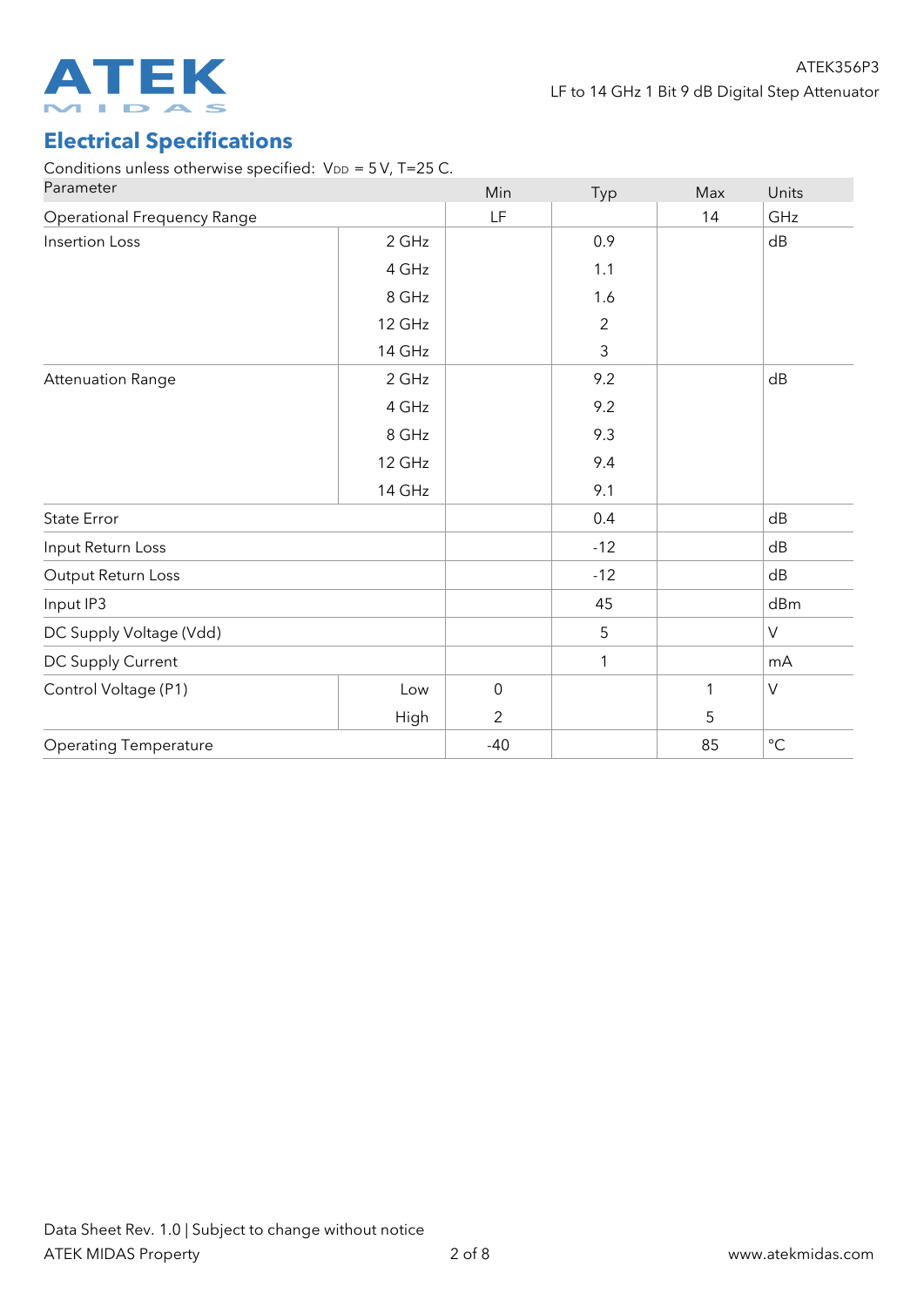

# **Typical Performance Plots**

Conditions unless otherwise specified:  $V_{DD} = 5V$ , T=25 C.



 $20\,$ 

18

 $20$ 

18

20

18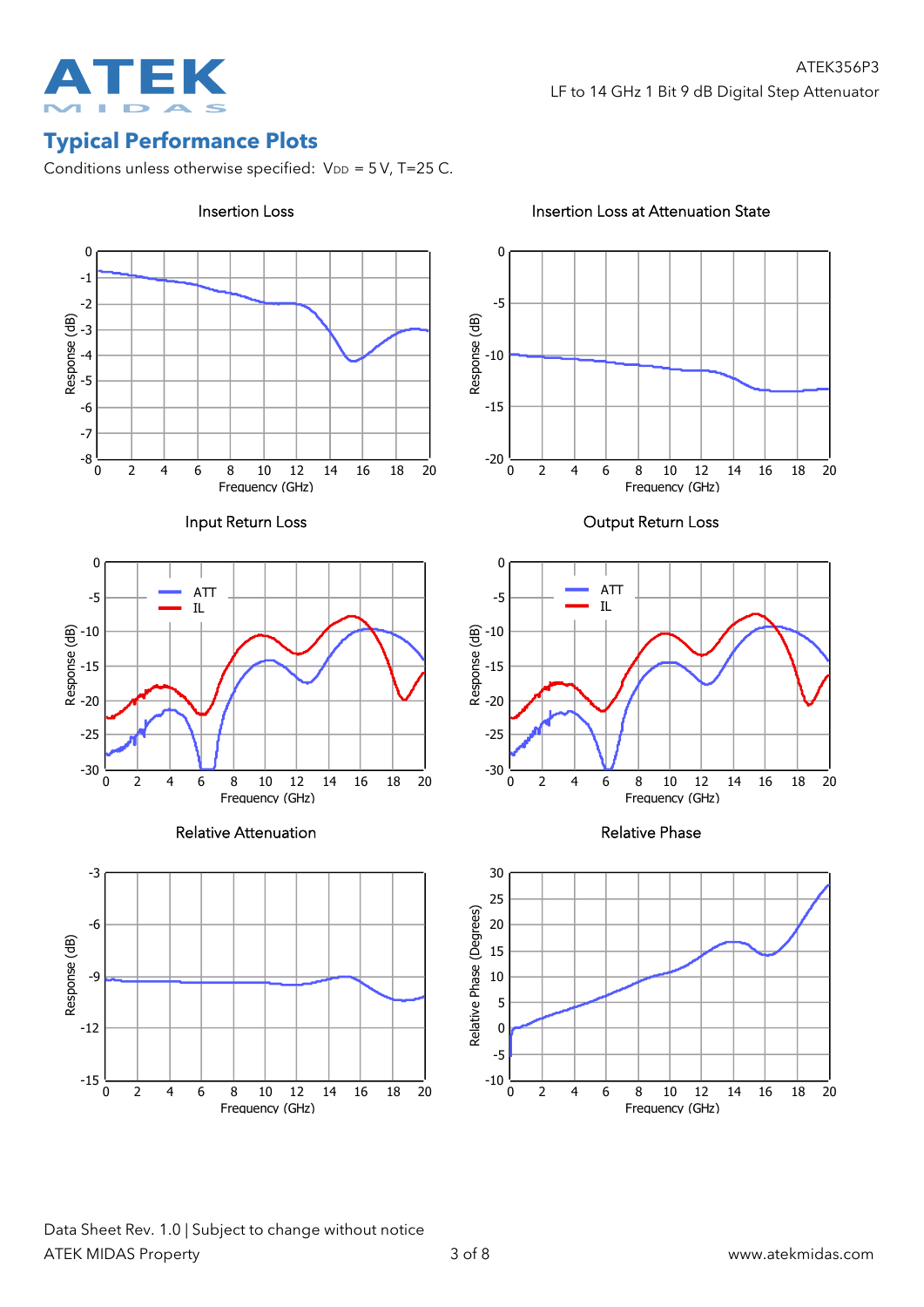

# **Typical Performance Plots**

Conditions unless otherwise specified:  $V_{DD} = 5V$ , T=25 C.



State Error **Input IP3 Wideband** 



#### Input IP3 Low Frequency

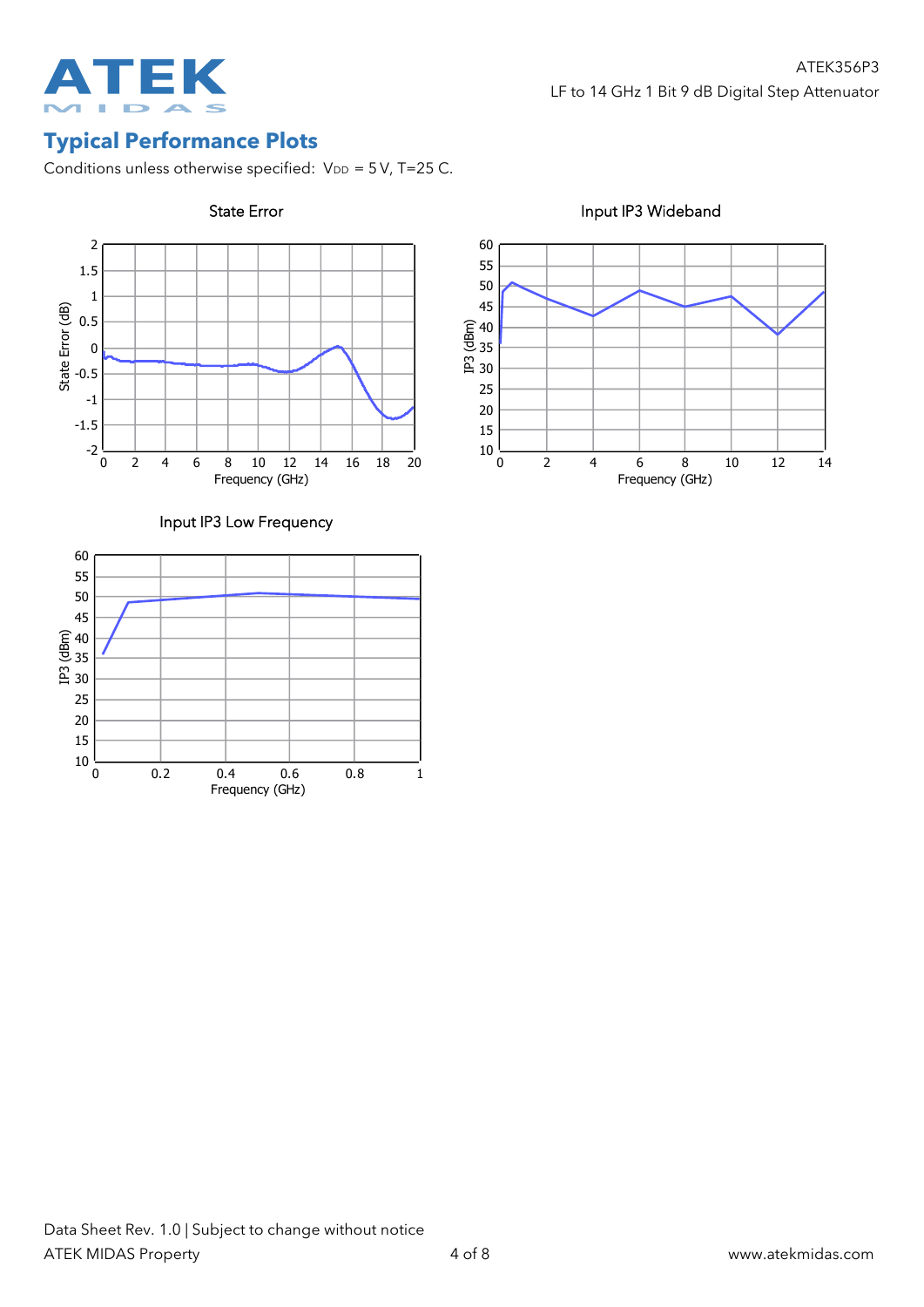

# **Pin Description**



| Pin Number           | Pin Name         | Description                                                                                                                                    |  |  |
|----------------------|------------------|------------------------------------------------------------------------------------------------------------------------------------------------|--|--|
| 3                    | RF1              | RF input/output pin. If the DC voltage level on RF lines is not equal to 0<br>V, an external DC block capacitor is required.                   |  |  |
| 10                   | RF <sub>2</sub>  | RF input/output pin. If the DC voltage level on RF lines is not equal to 0<br>V, an external DC block capacitor is required.                   |  |  |
|                      | VDD              | Vdd bias pin.                                                                                                                                  |  |  |
| 5                    | ACG1             | AC ground pin. External shunt capacitor is required.                                                                                           |  |  |
| 8                    | ACG <sub>2</sub> | AC ground pin. External shunt capacitor is required.                                                                                           |  |  |
| 14                   | P <sub>1</sub>   | Control voltage pin for parallel control interface.                                                                                            |  |  |
| 6, 7, 12, 13, 15, 16 | <b>NC</b>        | These pins are not internally connected. Can be grounded on the PCB.                                                                           |  |  |
| 2, 4, 9, 11          | <b>GND</b>       | Ground.                                                                                                                                        |  |  |
| 17                   | EPAD             | Exposed Pad on the bottom of the package should be connected to<br>ground with multiple number of vias to reduce the inductance to the<br>GND. |  |  |

# **Control Interface**

| CTRI A | <b>Attenuation State</b> |
|--------|--------------------------|
| HIGH   | 0 dB                     |
| I OW   | 9 $AB$                   |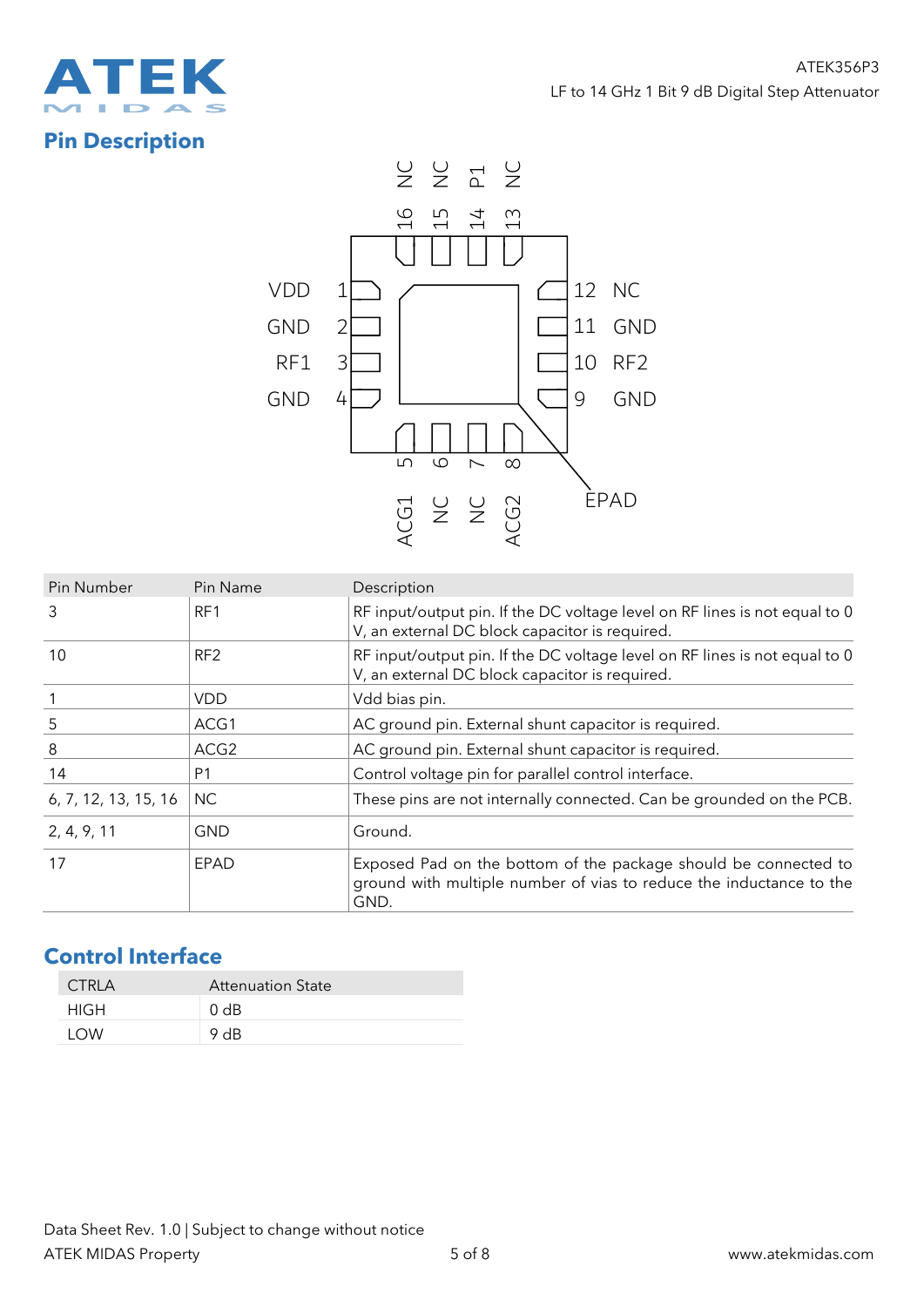

## **Applications Information**

Signal entering from RF IN goes to RF OUT with an attenuation level set by control pins.

Vdd bias is 5 V and control voltages are CMOS compatible. Attenuation level can be set by switching control voltages between 0 V to 5 V. Operating the attenuator is done with positive voltage rails without the need for negative voltage levels.

Typical application schematic to operate the attenuator is given below.



C1 is used to filter out the ripples and unwanted signals coming from the Vdd supply. Using additional capacitors in parallel to C1 will improve this filtering. If this filtering is of no concern, then attenuator can be operated without C1.

If needed, to filter out the ripples and unwanted signals on the external CTRL1 signal, a low pass filter in series R, shunt C configuration can be implemented on the CTRL1 line. Note that external RC filtering limits the attenuation switching speed of the attenuator.

C2 and C3 are AC ground capacitors. Values of these capacitors should be chosen considering the lowest operation frequency of the application. 1 nF is used for C2 and C3 to generate the measurement results in this document.

CTRL1 voltage is used for setting the attenuation level.

All measurement results presented on this document are taken with a set-up, where RF1 is an input and RF2 is an output.

Insertion Loss, Attenuation and IP3 performance is measured with connectorized evaluation PCB. Then the loss of the PCB is de-embedded to generate the data presented in this document.

The NC pins of the attenuator are connected to the GND on the PCB used to generate the plots shown in this document.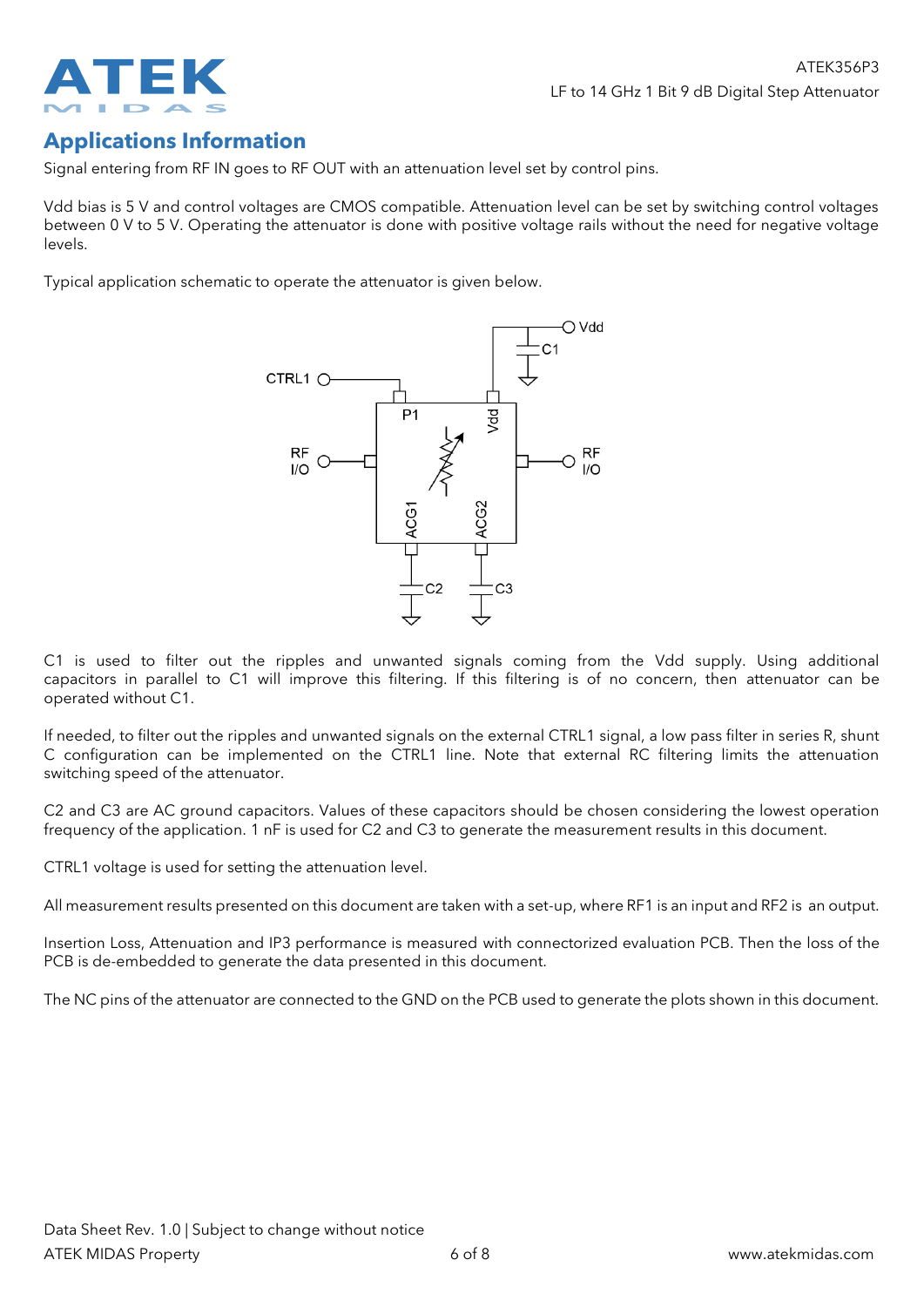

#### **Absolute Maximum Ratings**

| Parameter             | Value/Range        |  |
|-----------------------|--------------------|--|
| Supply Voltage (Vdd)  | TRD                |  |
| Control Voltage (P1)  | TRD                |  |
| <b>RF</b> Input Power | TRD                |  |
| Storage Temperature   | $-55$ to $+125$ °C |  |
|                       |                    |  |

Operation of this device outside the parameter ranges given above may cause damage. These parameters should not be applied simultaneously.

### **Mechanical and Marking Information**



 $\overline{D}$ 

 $\mathbf{r}$ 

3.00 BSC

 $1.55$  1.75

 $3.00$  BSC

 $\overline{0.10}$ 

 $0.05$ 

 $0.08$ 

 $ccc$ 

ddd

eee